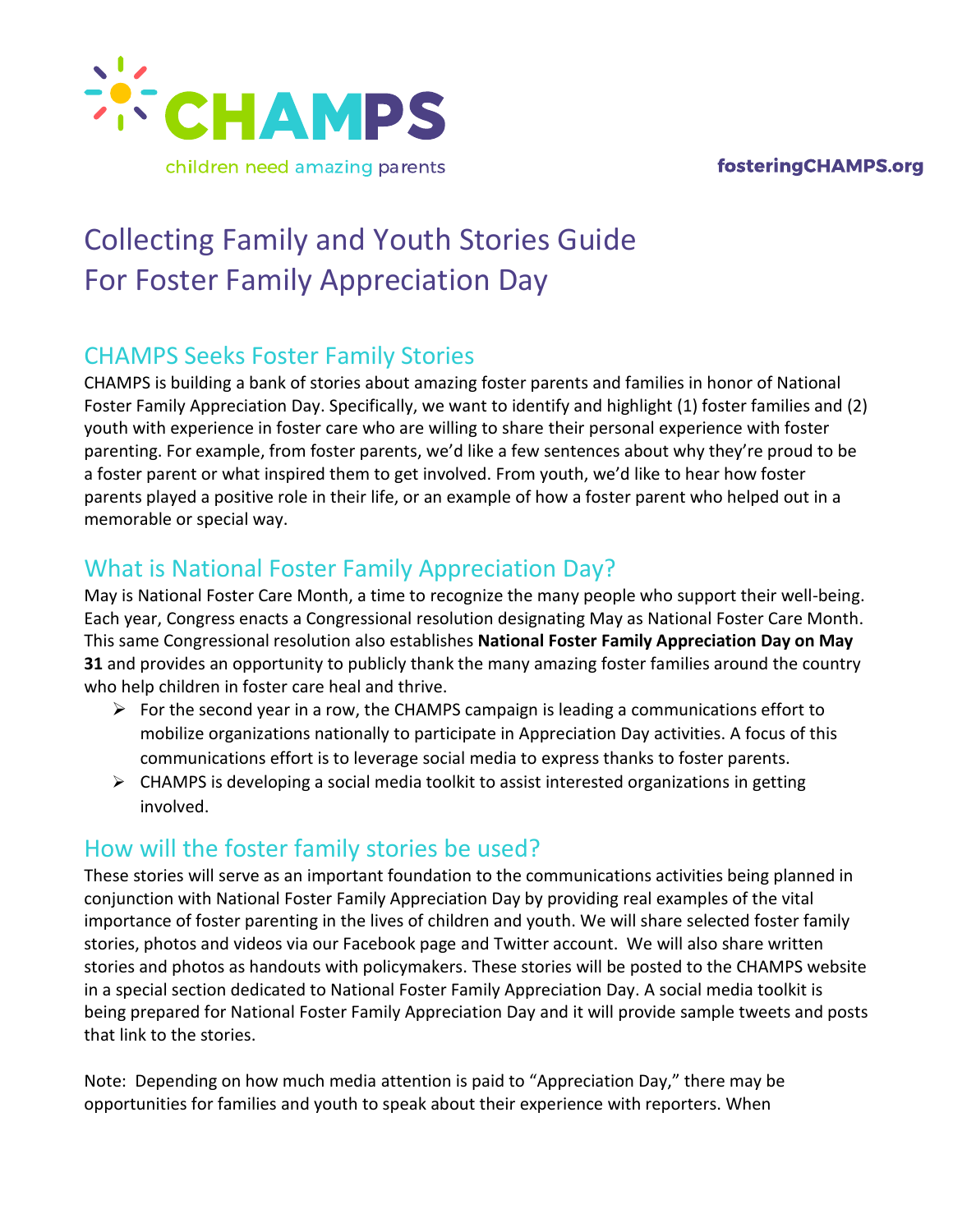workingwith families and youth to gather their story, please try to determine whether they would be willing to have their name on a list for possible media contact. CHAMPS can assist with media engagement.

## What format do you need for the information?

Stories can be captured in two ways: 1) written format, such as a short paragraph (ideally with a photo) or 2) a short (30-60 second) home-made video (such as with a smartphone). An easy way to submit the story is through an online Google form (more details below). The link to the online form [is here,](https://forms.gle/npuwZC7FX6NqahzP6) and here:<https://forms.gle/npuwZC7FX6NqahzP6>

## Where to begin / target states

It would be great to have family and youth stories from all 50 states if possible. However, we have identified a set of target states to serve as starting points.

- Tier 1 states are states with governors who have given public remarks this year about the importance of foster parents and are most likely to be receptive to messaging about foster parent appreciation. These are:
	- o **South Dakota, Florida, Louisiana, Kentucky, New Mexico, Virginia**
- Tier 2 states are states with CHAMPS state campaigns (including active & in-development). We expect partners in these states to be actively engaged in "Appreciation Day" so having family and youth stories will be especially helpful. These are:
	- o **New York, Georgia, Vermont, Nebraska, Ohio and Maine**
- Tier 3 states are states where there is media attention on foster parent shortages and/or recruitment efforts. This provides is a foundation we can build on. These are:
	- o **Minnesota, Iowa, Colorado, Washington, Oregon, Texas, Pennsylvania, South Carolina, Wisconsin, Mississippi, New Hampshire, Kansas, Oklahoma, West Virginia**

## Capturing the stories

We are hoping to build a bank of approximately 40-50 stories from families or youth.

It's important to find families and youth who are interested and excited to share their own insights about why foster parenting is important to them – or in the case of a young person, why a foster parent was special to them.

- It's not necessary to find families or youth that have a particular type of experience.
- It's also not necessary to find families or youth who can speak about policy implications; however, if there are some who are especially interested in policy, please collect their names and ask if they'd be willing to work with CHAMPS on policy related messaging, such as a blog post.
- It would be wonderful to engage a diversity of families and youth (e.g. economic, geographic, race/ethnicity, age, family structure) to highlight the many types of families that share a commitment to foster parenting.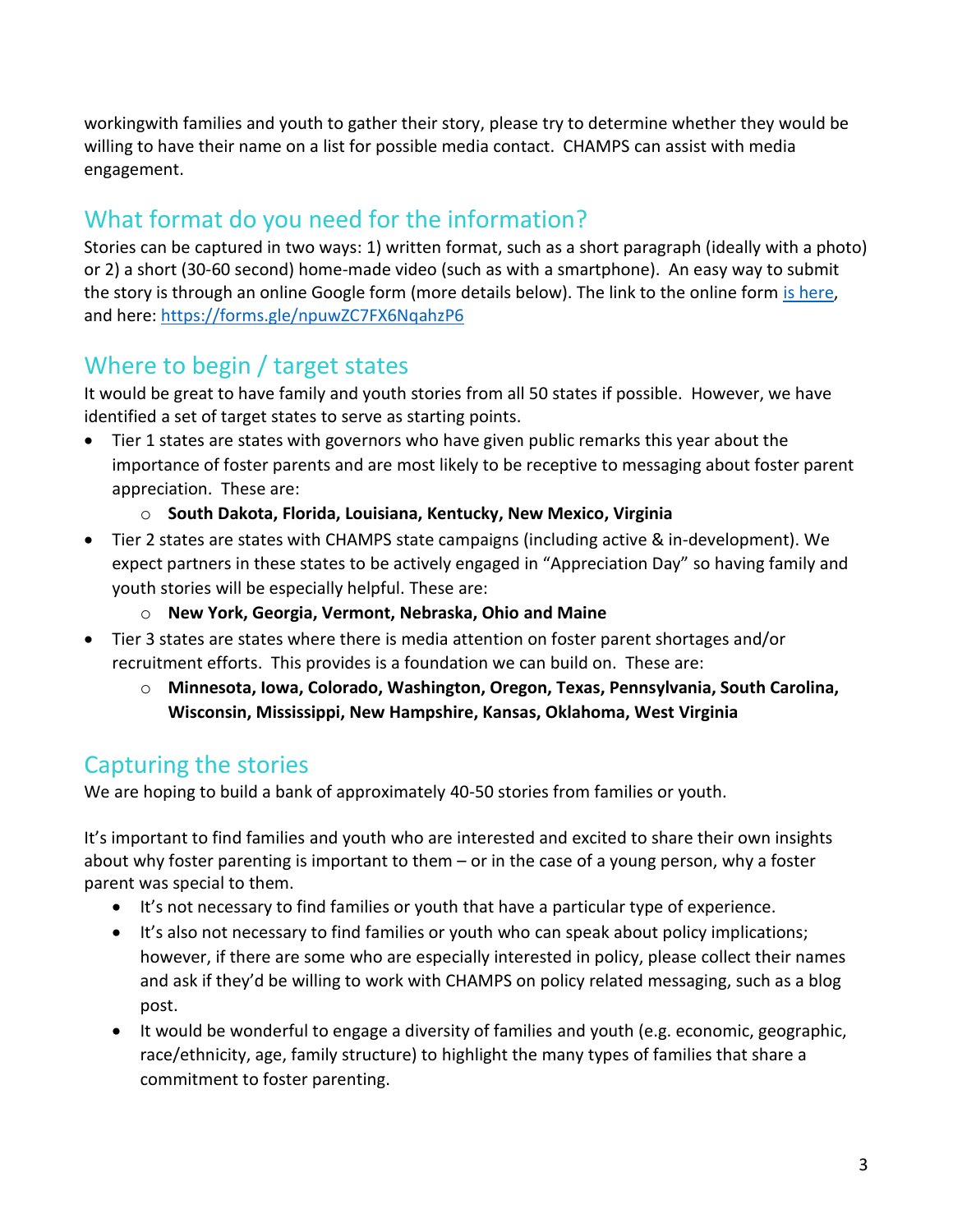## **Checklist**

An online form is available to help gather information about foster families. The [form is here](https://forms.gle/npuwZC7FX6NqahzP6) and covers the elements listed here. If you're capturing the story another way, please refer to this checklist as a guide.

- 1. Name: first name only (or if more comfortable, use proxy such as "foster mom" or "foster dad")
- 2. Email: for contact with CHAMPS only; this will not be shared publicly
- 3. Twitter/Instagram Username(s) (optional, we will use this to tag you when we post the story)
- 4. Story: In 3-5 sentences, tell us why you're proud to be a foster parent, or for a youth, how a foster parent made a positive difference in your life
- 5. State/location
- 6. Individual or family photo (please don't send photos that include any children currently in foster care due to privacy issues)
- 7. Video (optional but recommended due to popular format). Include a 30-60 second video of yourself and/or your family speaking about why you're proud to be a foster parent or how a foster parent made a positive difference in your life. Begin the video by introducing yourself. You may find it helpful to prepare and read from a short script. (See prompts below.)
- 8. Consent: (this will be in the Google form); I consent to having my first name, state, story, photo(s), and/or video(s) used a part of Fostering CHAMPS' social media content, including minor edits for grammar or clarity as needed. (checkbox)

#### What questions to ask?

Parent Prompts:

- $\triangleright$  What inspired you to become a foster parent?
- $\triangleright$  Describe how a child has made a difference in your life.
- $\triangleright$  What has being a foster parent taught you?
- ➢ What's one thing you love about being a foster parent?
- $\triangleright$  Describe how you have made a difference in a child's life. For example:
	- o I helped Billy reunite with his birth mom and they're doing so well now.
	- $\circ$  With love and consistency, Angie was able to start doing better in school and feeling better about herself.
- ➢ Have you recommended foster parenting to others? If so, what did you say was a reason to do it?

Youth/Young Adult Prompts:

- ➢ What's one example of something a foster parent did that helped you heal from prior trauma or hardship?
- $\triangleright$  What's one example of something a foster parent did that helped you have a "normal" experience as a teenager – something that made you feel more like your friends who were not in foster care?
- $\triangleright$  What's an example of an important lesson or value you got from a foster parent?